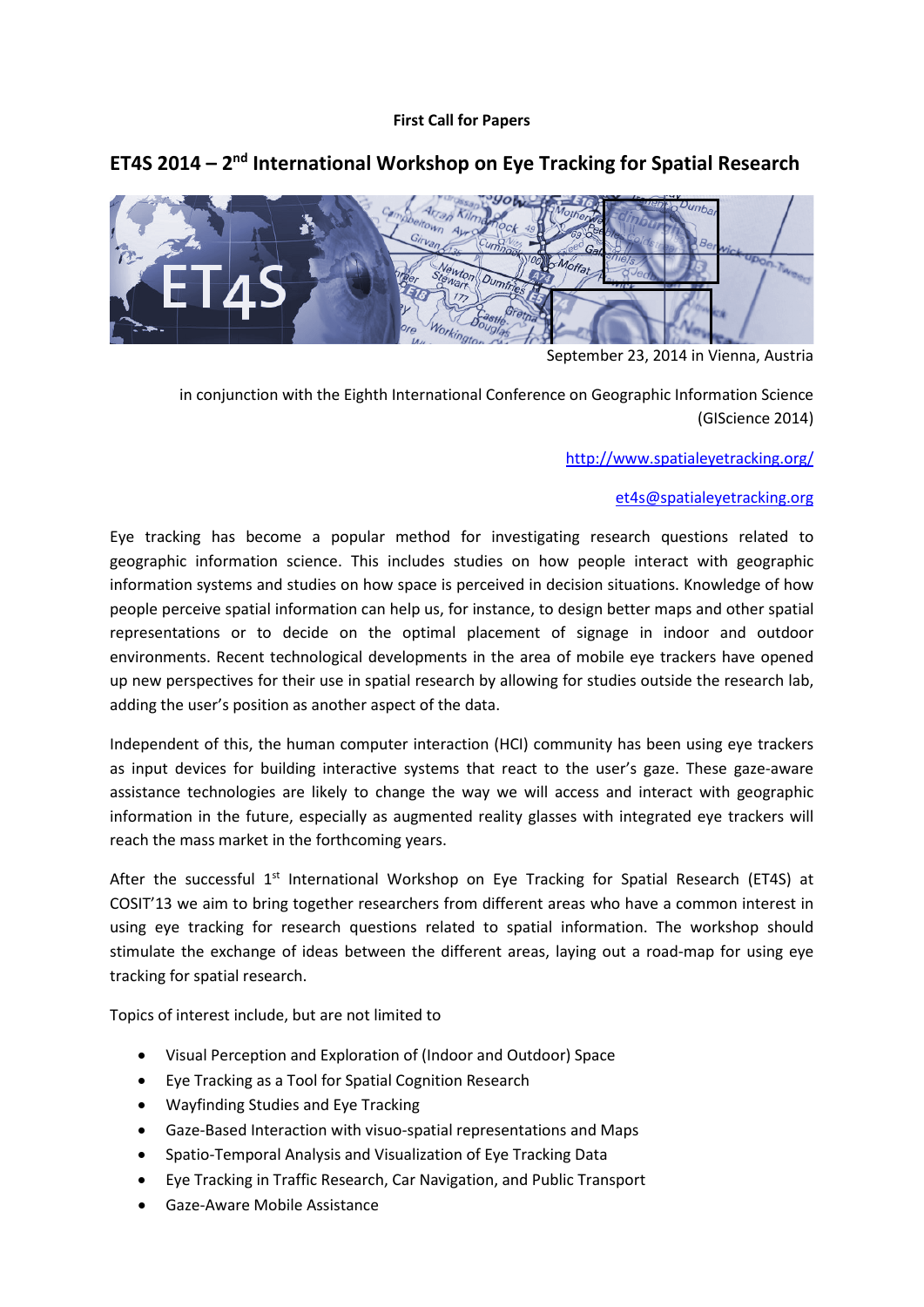- Usability Analysis of GIS with Eye Tracking
- Evaluation of Cartographic and other Spatial Visualizations with Eye Tracking

#### **Submission Guidelines**

Prospective authors should submit work in progress, position papers or vision statements with a maximum of 4 pages length. Manuscripts will be reviewed by at least two members of the program committee.

All accepted papers will be included in the proceedings distributed at the workshop (USB memory stick). We are exploring the potential for a special issue in a journal (e.g., in "Spatial Cognition and Computation"), for which there would be an open call and separate review process. Accepted authors to the workshop will be encouraged to submit extended versions of their work to this special issue.

Submissions should be prepared according to the Springer LNCS guidelines (PDF) and submitted through Easychair. Templates and submission website to be found at http://spatialeyetracking.org/

#### **Important Dates**

| May 2, 2014        | Paper submission           |
|--------------------|----------------------------|
| June 6, 2014       | Notification of acceptance |
| July 10, 2014      | Camera-ready due           |
| September 23, 2014 | Workshop                   |

#### **Program Committee**

Gennady Andrienko, Fraunhofer Institute

Arzu Cöltekin, University of Zurich

Florian Daiber, German Research Center for Artificial Intelligence (DFKI)

Clare Davies, University of Winchester

Andrew T. Duchowski, Clemson University

Sara Fabrikant, University of Zurich

Mary Hegarty, University of California, Santa Barbara

Christoph Hölscher, ETH Zurich

Christian Kray, Münster University